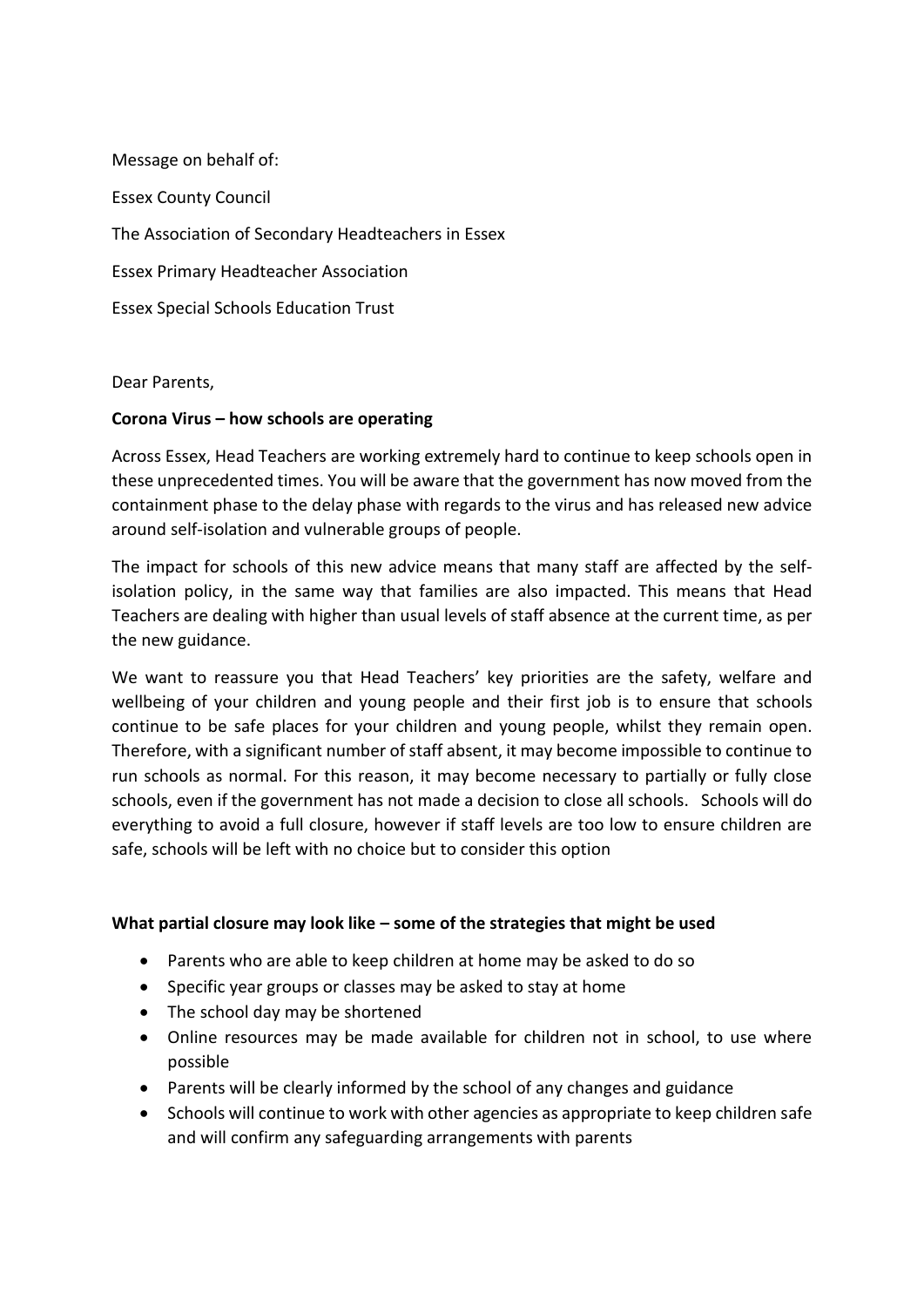• Your child's school will give you clear guidance about how a partial closure will operate and how it will affect your child.

# **What full closure may look like**

- Parents will be clearly and directly informed by the school when a full closure will begin
- Online resources will be made available for children to use from home where possible and practical, but pupils will not be penalised if they are unable to access online learning
- The school building will be closed to pupils, their families and other members of the public
- Schools will continue to work with other agencies as appropriate to keep children safe and will confirm any safeguarding arrangements with parents

# **Actions Head Teachers are taking to keep schools open for as long as possible**

- All staff will continue to come to work as long as they are fit and able to do so
- Cleaning has been increased and everyone in the school community is encouraged to be careful about handwashing and hygiene
- Classes may be merged or sizes increased
- Teaching and/or support staff may be redeployed to cover classes and safeguard vulnerable children
- Class trips will be cancelled for the remainder of the term
- After school clubs and non-essential school activity may also be cancelled, such as music tuition
- The school pick up time may be staggered to avoid large groups of parents gathering at the school gate

# **Self-isolation**

A reminder that the advice around self-isolation has changed and is now:

- If any member of a household shows symptoms the advice is that the **whole household** should self-isolate for **14 days**.
- Women who are pregnant have been advised to avoid social contact where possible

# **What is self-isolation?**

It is very important that individuals with symptoms that may be due to coronavirus and their household members stay at home. Staying at home will help control the spread of the virus to friends, the wider community, and particularly the most vulnerable.